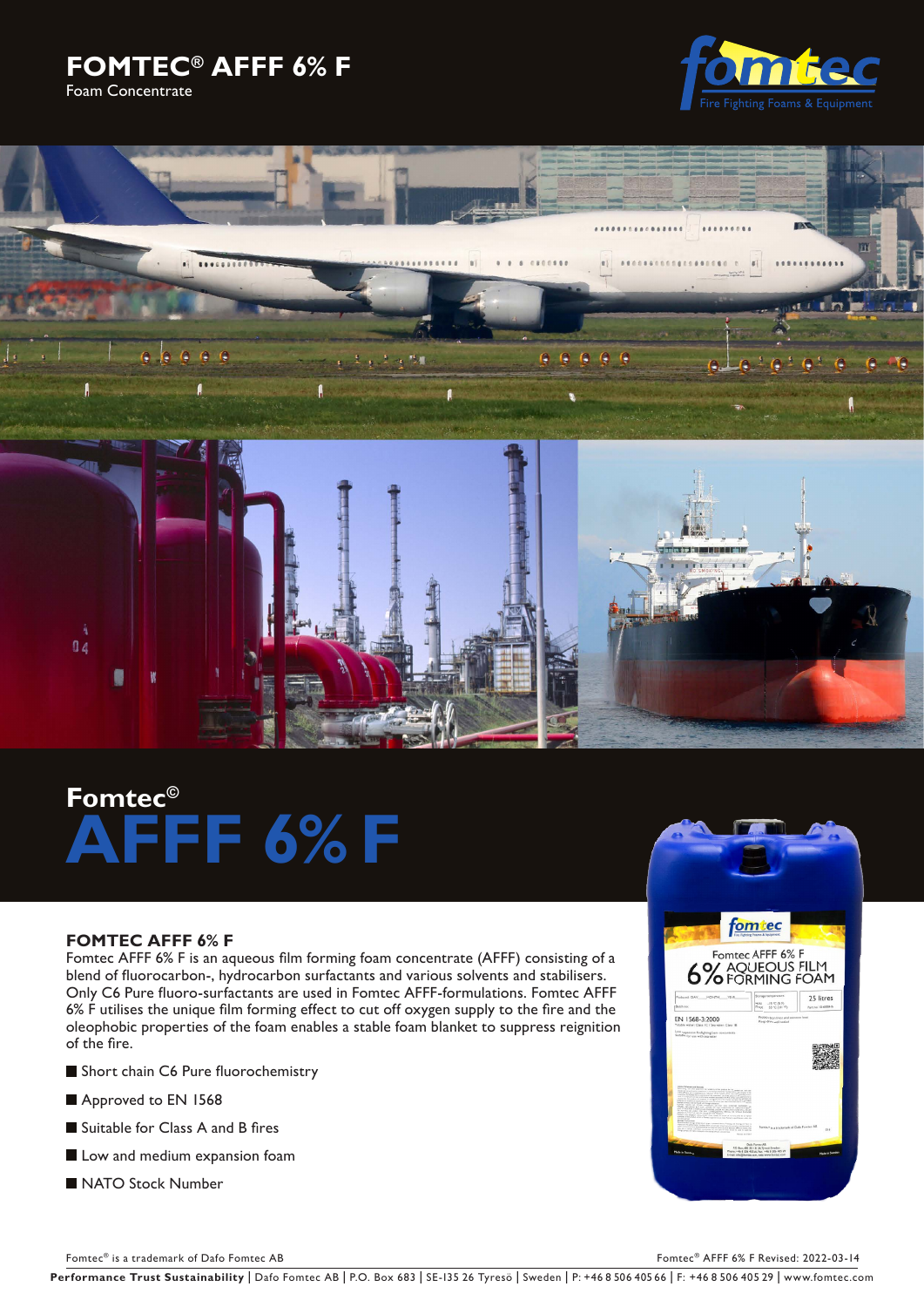#### DESCRIPTION

Fomtec AFFF 6% F should be used at 6% proportioning (6 part concentrate and 94 parts of water). May be used with all water types. Fomtec AFFF 6% F can be stored as premix when blended with fresh water.

For use on Class A type fires, induction ratio of 1% to 2% is recommended depending on application and discharge device.

### **APPLICATION**

Fomtec AFFF 6% F is suited whenever a low freezing point and high fire rating is required.

Fomtec AFFF 6% F is tested according to EN 1568 for use on class B hydrocarbon fuel fires such as oil, diesel, gasoline and aviation fuels. Fomtec AFFF 6% F can be used with all kinds of low and medium expansion devices.

Fomtec AFFF 6% F is effective against class A fires such as wood, paper, textiles etc.

Typical applications include high risk installations such as:

- Storage tanks, process areas and loading racks
- Offshore platforms
- Waste and recycling industry
- Warehouses
- Civil defence

Suitable for mobile firefighting by use of aspirating foam discharge devices such as foam branchpipes and monitors, where application rates and technique can be adjusted to the specifics of each incident. If the product is used in a fixed system the design should be based on recommended minimum application rates, application duration and type of discharge devices.

#### **FIRE PERFORMANCE & FOAMING**

The fire performance of this product has been measured and documented according to "International Approvals" stated in this document. The design parameters depend on type of system and application. The use of the product should follow design guidelines. The foaming properties are depending on equipment used and other variables such as water and ambient temperatures. Average expansion 7.5:1, average 25% drainage time 2:45 minutes using UNI 86 test nozzle according to EN 1568-3.

#### **EQUIPMENT**

Fomtec AFFF 6% F can easily be proportioned at the correct ratio using conventional proportioning equipment. The equipment should be designed to the foam type.

Fomtec AFFF 6% F is suitable for use in Type II (gentle application) and Type III (direct application) discharge devices as well as sprinklers according to EN 13565-2. It can be used in low and medium expansion applications with all conventional aspirating and non-aspirating discharge devices.

Fomtec AFFF 6% F is also suitable for use in CAFS-systems.

| <b>TYPICAL DATA</b>                  |                                   |  |
|--------------------------------------|-----------------------------------|--|
| Appearance                           | Pale yellow liquid                |  |
| Specific gravity at 20°C             | $1,04 \pm 0,010$ g/ml             |  |
| Viscosity at 20°C spindle #1, 60 rpm | $\leq$ 15 mPas                    |  |
| рH                                   | $6,5 - 8,5$                       |  |
| Freezing point                       | $-16^{\circ}$ C                   |  |
| Recommended storage temperature      | $-15^{\circ}$ C - 55 $^{\circ}$ C |  |
| Suspended sediment (v/v)             | < 0.1%                            |  |

### COMPATIBILITY

Fomtec AFFF 6% F can be used together with foam compatible powders and other expanded foams.

It is suited for all water types.

For mixing with other concentrates, contact Fomtec for advise and guidance. For material compatibility please refer to our Fomtec Technical Advices FTA 20 addressing the topic.

# **ENVIRONMENTAL**

Fomtec AFFF 6% F is formulated using raw materials specially selected for their fire performance and their environmental profile. All raw materials are registered in European REACHdatabase. Fomtec AFFF 6% F is non-toxic, biodegradable and each individual component is fully tested and documented. Fomtec only use C6 Pure fluorosurfactants in our AFFF formulations. Our film forming (AFFF) products contains no PFOS or PFOA in accordance with US EPA Stewardship Programme 2010/15 and EU Directive 2017/1000. More details can be found in the Material Safety Datasheet (MSDS). The disposal of spills of concentrate or premix foam solution should be made in accordance with local regulations. For more detailed information please consult our Fomtec Technical Advices FTA 40.

#### **STORAGE / SHELF LIFE**

Stored in original unbroken packaging the product will have a long shelf life. Shelf life in excess of 10 years will be found in temperate climates. As with all foams, shelf life will be dependent on storage temperatures and conditions. For storage recommendations and material compatibility please refer to our Fomtec Technical Advices FTA 10 addressing the topic.

#### **INSPECTION/TESTING/ MAINTENANCE**

The foam concentrate should be tested annually. The testing should be made by an approved laboratory certified to assess firefighting foam quality according to relevant standards, such as NFPA 11, EN 13565-2 or EN 1568.

Storage containers should be inspected and reevaluated for

Performance Trust Sustainability | Dafo Fomtec AB | P.O. Box 683 | SE-135 26 Tyresö | Sweden | P: +46 8 506 405 66 | F: +46 8 506 405 29 | www.fomtec.com